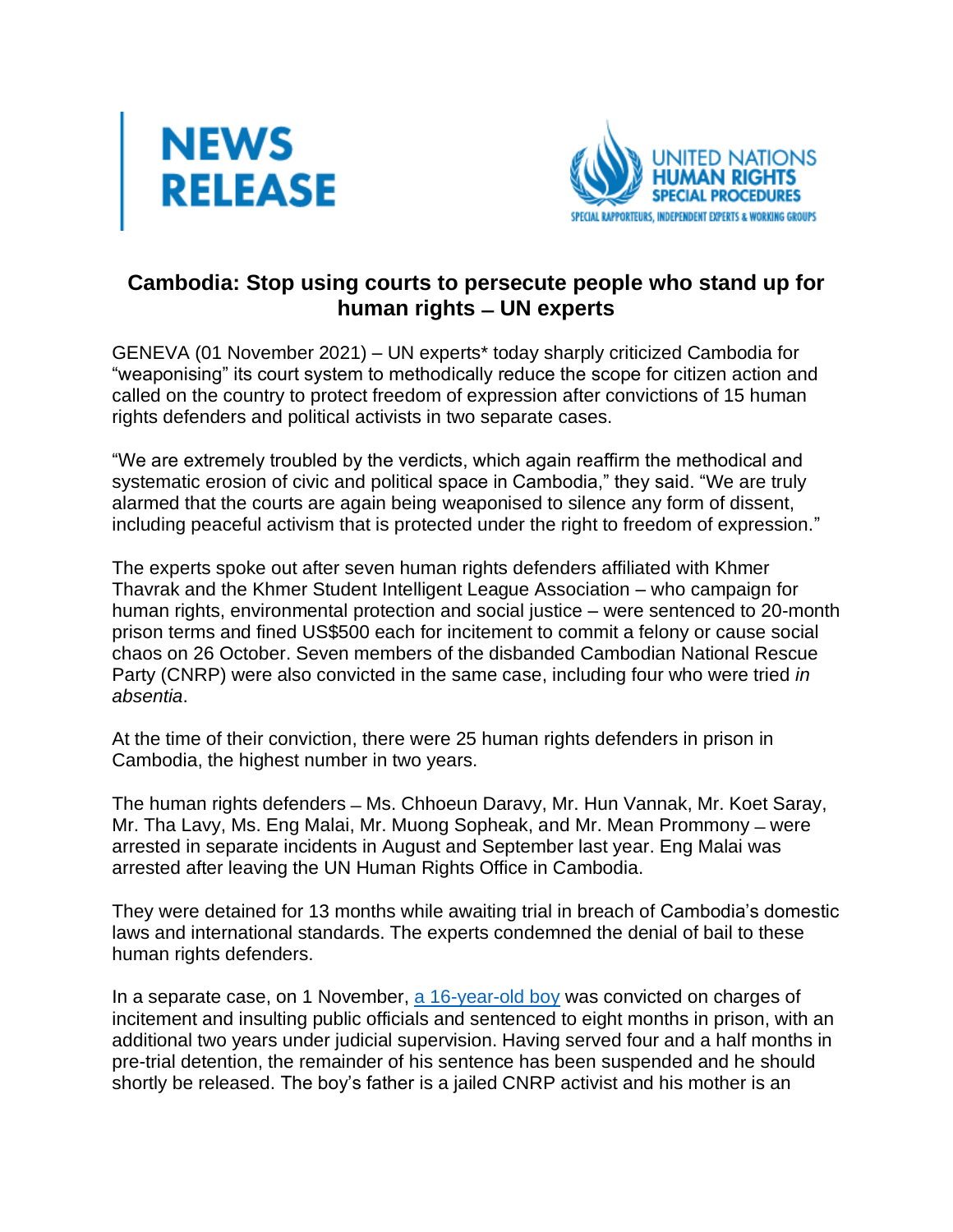active member of the Friday Women, a group of family members of jailed CNRP activists who hold weekly demonstrations calling for the release of their loved ones.

Commenting on the boy's conviction, the UN experts said, "the conviction of a minor with an autism spectrum disorder, is a shameful nadir in the authorities' continuing campaign of intimidation and violence against civil society and opposition activists and affiliates. We see the conviction and the conditions imposed on his liberty as a very transparent attempt by the authorities to prevent his mother from demonstrating for the release of her husband".

Over the past two years, UN human rights experts have repeatedly written to the Minister of Foreign Affairs to raise concerns about the criminalization of human rights work.

Cases included the convictions of prominent trade union leader Mr. Rong Chhun and two of his supporters, Ms. Sar Kanika and Mr. Tun Nimol, in August 2021 as well and three environmental human rights defenders, Ms. Long Kunthea, Ms. Phuon Keoraksmey, and Mr. Thun Ratha, in May 2021. The experts also objected to acts of violence against peaceful protesters in November 2020.

On 11 October, the Human Rights Council adopted a resolution on Cambodia expressing serious concern at the deterioration of the civil and political environment due to sustained judicial prosecution.

"As stressed in the resolution, Cambodia should take immediate action to nurture a vibrant civil society and a healthy democratic system, and to protect and ensure freedom of expression, association and peaceful assembly," the experts said. "We can think of no more disturbing way for the country to mark 30 years since the Cambodia Peace Accords than with these new convictions of peaceful activists."

The UN experts called on the Government to take immediate steps to safeguard Cambodia's civic and democratic space by implementing recommendations they accepted at the 2019 Universal Periodic Review. Among these were a pledge to create conditions where "civil society, including human rights defenders, can freely carry out their work without interference or hindrance".

## ENDS

*\** **The experts: Mr. Vitit Muntarbhorn**, *[Special Rapporteur on the situation of](https://www.ohchr.org/EN/Countries/AsiaRegion/Pages/KHIndex.aspx)  [human rights in Cambodia](https://www.ohchr.org/EN/Countries/AsiaRegion/Pages/KHIndex.aspx)*; **Ms. Irene Khan,** [Special Rapporteur on the](https://www.ohchr.org/EN/Issues/FreedomOpinion/Pages/OpinionIndex.aspx)  [promotion and protection of the right to freedom of opinion and](https://www.ohchr.org/EN/Issues/FreedomOpinion/Pages/OpinionIndex.aspx)  [expression;](https://www.ohchr.org/EN/Issues/FreedomOpinion/Pages/OpinionIndex.aspx) and **Ms. Mary Lawlor**, *[Special Rapporteur on the situation of](https://www.ohchr.org/en/issues/srhrdefenders/pages/srhrdefendersindex.aspx)  [human rights defenders](https://www.ohchr.org/en/issues/srhrdefenders/pages/srhrdefendersindex.aspx)*.

*Special Rapporteurs are part of what is known as the Special Procedures of the Human Rights Council. Special Procedures, the largest body of independent*